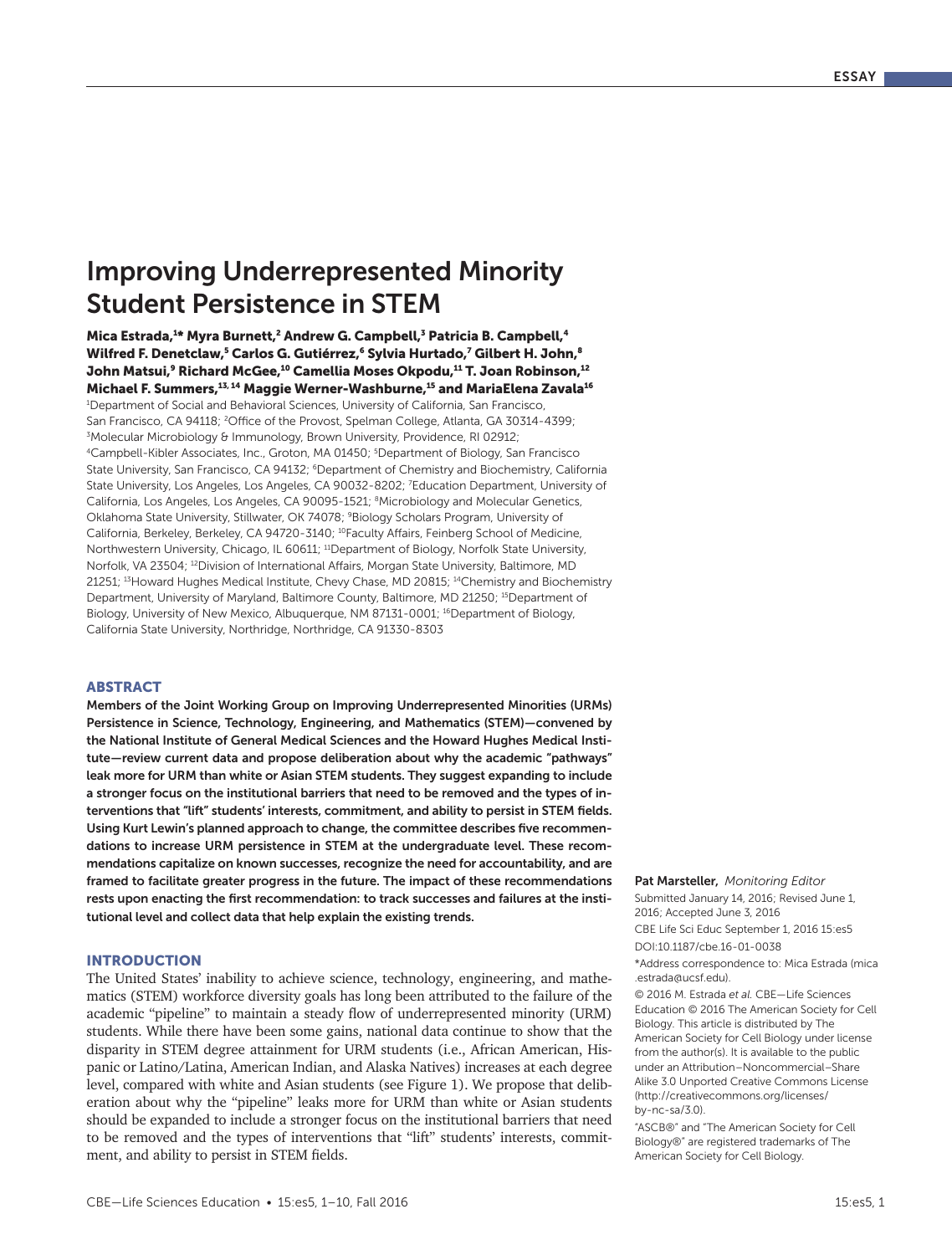

FIGURE 1. Current percentages of underrepresented minority, white and Asian/Pacific Islander populations with STEM degrees. URM includes African American, Hispanic or Latino/Latina, American Indian, and Alaskan Native. In this analysis, "STEM degrees" includes degrees categorized by the NSF as "Science & Engineering" (but excludes degrees in psychology and social sciences) in data tables prepared by the National Center for Science and Engineering Statistics based on data from the U.S. Department of Education's IPEDS 2010 Completions Survey. Sources: population: U.S. Census Bureau, 2010 Census Summary File 1, tables PCT12H, PCT12I, PCT12J, PCT12K, PCT12L, PCT12M, PCT12N, and PCT120; degrees: NSF, National Center for Science and Engineering Statistics, special tabulations of U.S. Department of Education, National Center for Education Statistics, Integrated Postsecondary Education Data System, Completions Survey, 2001–10; and faculty: National Science Foundation statistics.

As members of the Joint Working Group on Improving URM Persistence in STEM—convened by the National Institute of General Medical Sciences (NIGMS) and the Howard Hughes Medical Institute (HHMI)—our charge was to review current literature and explore barriers to undergraduate URM STEM persistence from a fresh perspective and enable constructive, innovative thinking regarding solutions. The committee was composed of educators with deep experience in addressing URM persistence in STEM, who convened for several multiday formal meetings and sustained ongoing conversations over the course of the past 3 years. Despite committee members' diversity in culture, training, and professional experiences, we strongly converged around the belief that 40 years of intervention experience supported by NIGMS, HHMI, National Science Foundation (NSF), and other funders, coupled with more recent experimental research, has given us sufficient knowledge to address the disparity in STEM fields much more effectively. As a starting point, we address the pervasive pattern wherein URM students plan to undertake STEM majors in college at the same rate as do white students but do not graduate with STEM degrees at that same rate (Hurtado *et al.*, 2009; Presidential Council of Advisors on Science and Technology [PCAST], 2012). The main problem now appears to be that there has not been a national commitment to enact and sustain the institutional initiatives necessary to capitalize on what we know and systematically track successes and failures as we move forward.

#### Planned Approach to Change

In the 1940s, Kurt Lewin proposed a now classic planned approach to change involving the concepts of field theory, action research, and a three-step model (Lewin, 1946, 1947). His theory (and method) for change provides a context in which

to place the proposed recommendations of the working group. According to field theory, a variety of forces maintain the status quo through contextual and individual inputs such as culture, values, norms, and roles. Change begins by recognizing the fields of influence in a situation and identifying the points at which there are "gatekeepers" that impede the flow of change in a system.

According to Lewin, group, organization, or social system change does not occur by simply shifting individual behavior but requires the larger system to shift as well. Lewin's three-step model, which dominated the field of change management for nearly 40 years and continues to be discussed as relevant (see Burnes, 2004), provides an approach for creating system change. Lewin's model describes the backbone to many change theories (Sarayreh *et al.*, 2013) and shares elements with Elrod and Kezars' (2015) newer, more detailed Keck/PKAL model for institutional change or Austin's (2011) description of how to promote evidence-based change. First, as Lewin

describes it, a system or organization must become *unfrozen*, which can occur from destabilization or from creating awareness that the status quo no longer is functional to achieve the aims of the group, institution, or larger social system (Lewin, 1947). Second, the system experiences *moving*, which for Lewin involved an iterative process of engaging *action research* (see Figure 2). Action research classically is a spiral process that operates similarly to how a physician repairs a broken bone and includes the following steps: a) *evaluate*: collect information about the state of the situation; b) *diagnose*: use knowledge attained regarding the state of the situation and knowledge of what has worked in the past to identify the gatekeepers (aka barriers) and opportunities to improve the syst em; c) *plan*: create a plan of action; and then d) *take action*. After action is taken, return to "a" and reassess the situation—are things better or getting worse? Then one continues through the iterative process of adjusting the plan and implementations until the data show improvement. Importantly, this theory of change cannot occur without good data to inform the progress of change. Finally, when the system is in a new, functional, and perhaps thriving state, step 3, *refreezing*, occurs, which includes adopting the systems' newer culture, policies, and practices (Cummings and Huse, 1989) and new norms and roles. The classical approach to action research recognizes the expertise of all persons involved in the system and encourages their active contribution to the change process.

With regard to addressing the issue of broadening participation, there was wide agreement that unfreezing (step 1) is occurring because the status quo is clearly not resulting in equity and broadening of the workforce (National Academy of Sciences, National Academy of Engineering, Institute of Medicine, 2007, 2010, 2011; PCAST, 2012; Carnevale and Strohl, 2013; Witham *et al.*, 2015). What follows are recommendations for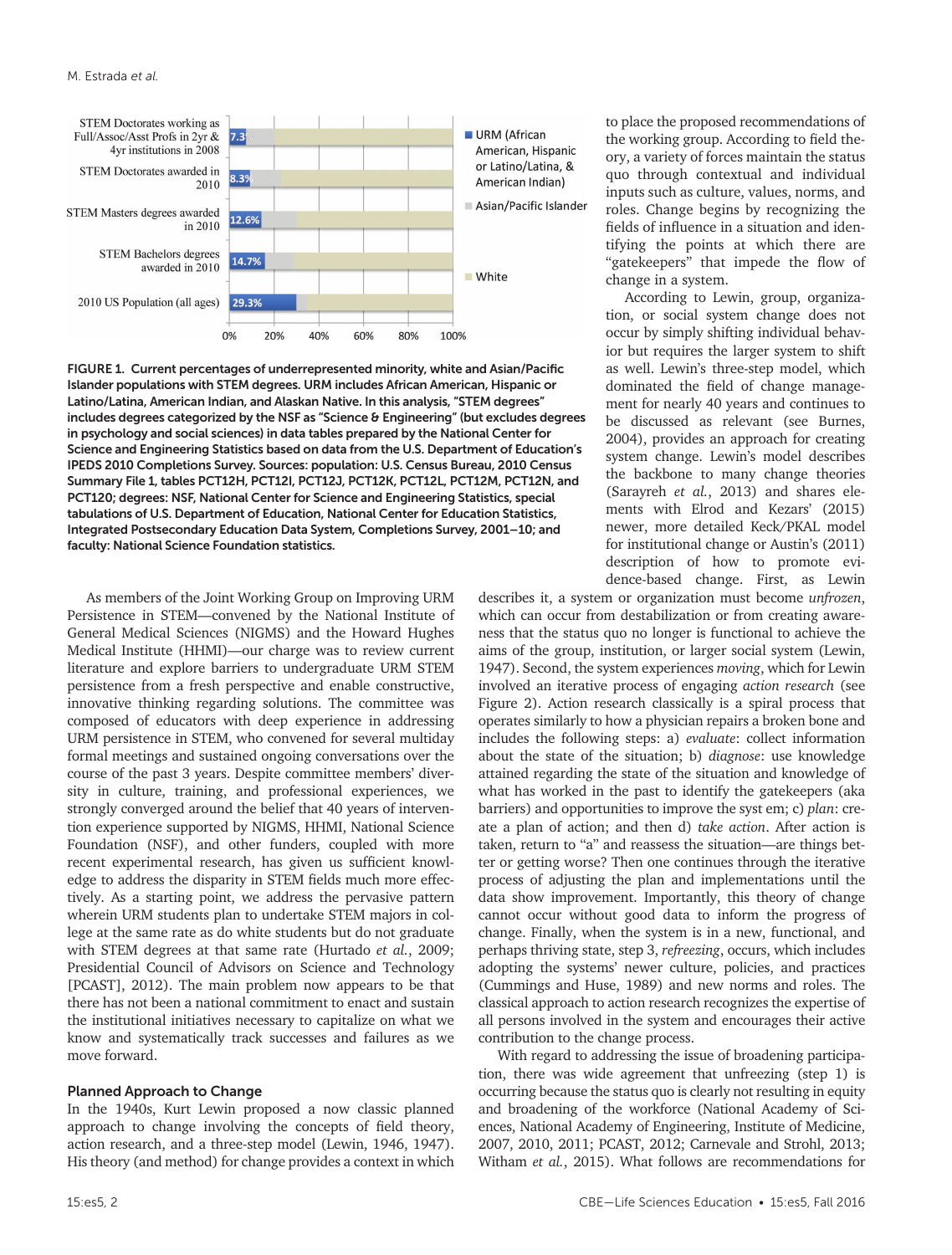

FIGURE 2. Action research model.

how to move the system by using an action research methodology, and as Lewin suggests, a key component to this is having data to inform us about the current state of the situation and provide evidence of change (or nonchange) as we move forward. Thus, the first recommendation is focused on acquiring quality information to create accountability. The latter four recommendations describe how to move the system by establishing new practices that shift the culture of science education. The goal is then to refreeze and gain the results that so eloquently describes: "To be stable … change must, in short, be a change in the 'cultural atmosphere,' not merely a change of a single item" (Lewin, 1943, p. 46).

# ESSENTIAL FIRST RECOMMENDATION FOR PROMOTING CHANGE: TRACK AND INCREASE AWARENESS OF INSTITUTIONAL PROGRESS TOWARD DIVERSIFYING STEM

According to Lewin's theory of change, iterative improvements of a group, system, or institution are greatly facilitated by clearly evaluating the state of the system to assess when change occurs (or not) and inform the diagnosis. Within the field of applied psychology, there is strong evidence that feedback promotes changes in behavior and can increase motivation for attainment of goals, because it creates accountability (Kluger and DeNisi, 1996). Consistent with this orientation, the Joint Working Group strongly recommends that decreasing URM and gender disparity begins with institutional accountability. Currently, there is no requirement for higher education institutions at the undergraduate level to know the ethnic identities of the students who enter, drop, or complete their degree programs. Because of this, such institutions that are successfully narrowing the STEM gap are not always identifiable; nor are institutions that are failing diverse students, perhaps miserably, held

accountable. To establish institutional benchmarks and encourage greater progress, institutional-level tracking by program of student ethnicity and performance outcomes must begin to occur in a uniform manner, such that comparisons can be made across time, departments, and institutions. What is now opaque can be made visible by systematically tracking the number of degree candidates and earners in STEM disciplines across demographic categories *and making those numbers publicly available* on institutional websites. In so doing, we 1) enable researchers and practitioners to identify institutions that are making progress (or not) and 2) allow for more careful data-driven analysis of what constitutes effective practices that can be adapted. *Federal and private funding agencies should require this information from institutions that receive support* in a standardized format that identifies disparity and equity. In addition, annual reports of institutional STEM data could be included in accreditation reviews. Most importantly, colleges and universities themselves stand to benefit from better institu-

Improving Persistence in STEM

tional data on student performance and retention (Burnett, 2006; Hurtado *et al.*, 2009).

In addition to tracking student performance in STEM, institutional data should include time to degree, existing funded and unfunded URM intervention programs at the institution, and participation in research training experiences for URM and non-URM students. These data would considerably enhance educators' and researchers' ability to identify the characteristics of institutions with programs successful at recruiting and retaining URMs. Institutional data would complement current social science findings that show how empowering URMs with the skills, scientific identity, and values of scientists results in students experiencing greater integration into the scientific community and increases the likelihood of their persistence (Hurtado, 2010; Estrada *et al.*, 2011).

Some efforts have begun but are not comprehensive. For example, the National Center for Education Statistics conducts aggregate tracking of persistence in STEM across all colleges and universities in the United States. Their report on undergraduate attrition finds that 48% of the students who enter college with STEM majors leave those majors before graduation (Chen and Soldier, 2013). According to NCES, African-American students are the most likely ethnic group to leave STEM majors by dropping out of college (29%) or switching to a non-STEM degree (36%). There are relatively few reports of institutional-level tracking of STEM performance and persistence and fewer that provide analysis by ethnicity, although the NIH-funded Diversity Program Consortium seeks to track institutional data from multiple institutions from across the United States. Additionally, some institutions have begun internal tracking to understand their programs in relation to persistence and completion in STEM (Mercia 2010; Rask, 2010; Hill *et al.*, 2014), sometimes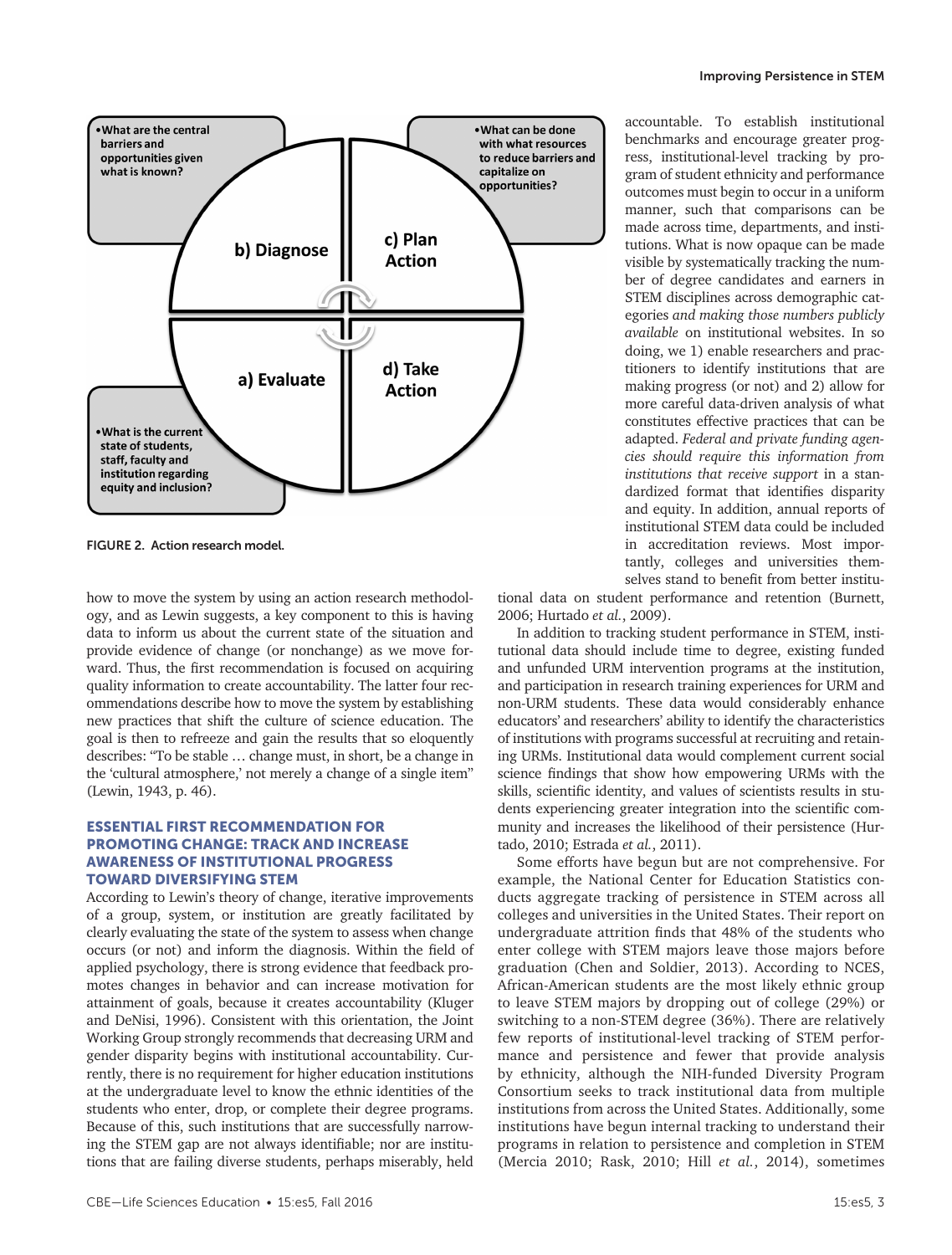| TABLE 1. Summary of recommendations to increase the diversity of undergraduate STEM disciplines |  |
|-------------------------------------------------------------------------------------------------|--|
|-------------------------------------------------------------------------------------------------|--|

| <b>Recommendations</b>                                               | <b>Possible actions</b>                                                                                                                                                                                                                                                                                                                                                                                                                                                                                                                                                                                                                                                                                                                                           |
|----------------------------------------------------------------------|-------------------------------------------------------------------------------------------------------------------------------------------------------------------------------------------------------------------------------------------------------------------------------------------------------------------------------------------------------------------------------------------------------------------------------------------------------------------------------------------------------------------------------------------------------------------------------------------------------------------------------------------------------------------------------------------------------------------------------------------------------------------|
| 1 Increase institutional<br>accountability                           | Establish information systems across institutions that document 1) incoming student interest, 2) declared<br>major, and 3) department/school/program graduation rates all (1-3) by student ethnicity, gender,<br>socioeconomic status, and first-generation status. Make this information publicly available and reported to<br>funding institutions.                                                                                                                                                                                                                                                                                                                                                                                                             |
| 2 Create strategic partnerships<br>with programs that create<br>lift | Program directors can begin by identifying the type of program one directs or wishes to direct. Possible<br>variables to consider: 1) duration of the program, 2) context (i.e., type of university), 3) student type (e.g.,<br>low-, medium-, or high-risk/achievement/potential; culture; socioeconomic status; first-generation status;<br>motivation), and 4) purpose/goals of the program (short, medium, and long term). Search literature for<br>publications regarding programs like the one you want to direct. Communicate with funders about their<br>knowledge of successful programs. Funders can facilitate greatly by supporting collaborations between<br>successful and new programs.                                                            |
| 3 Unleash the power of the<br>curriculum                             | The learning sciences provide many publications that articulate curriculum best practices. Educators can<br>expand their knowledge about CUREs and other inquiry-based approaches by reading this brief article,<br>"Inquiry-Based and Research-Based Laboratory Pedagogies in Undergraduate Science" (Weaver et al.,<br>2008). Alternatively, Anderson et al. (2011) recommend seven institutional shifts that can support<br>curriculum change in their article "Changing the Culture of Science Education at Research Universities."                                                                                                                                                                                                                           |
| 4 Address student resource<br>disparities                            | The issue of resource disparity is not new and perhaps has the longest history of intervention. Creating access<br>and support for students occurs through a variety of avenues, including institutional financial commitments<br>to reduce disparity for low-income students, federal and private funding agencies providing support, and<br>political actions to reduce economic disparity nationally, statewide, and in local communities.                                                                                                                                                                                                                                                                                                                     |
| 5 Fire the creative juices                                           | For URM students, firing creative juices can occur by linking the work done in their STEM fields to personal<br>and culturally valued outcomes. Brief but powerful writing exercises can be introduced into classes to help<br>facilitate this link (see work by Judith Harackiewicz [Harackiewicz et al., 2013] on utility value exercises).<br>Faculty, departments, and institutions are encouraged to creatively find ways to better connect URM STEM<br>students to community-based learning opportunities or to find ways to emphasize how classroom content<br>relates to prosocial communal outcomes. Funding agencies are encouraged to support research in STEM<br>fields that both advances the fields and explicitly benefits vulnerable communities. |

across multiple institutions. These initiatives share the aim of improving STEM outcomes for students.

# FOUR ADDITIONAL RECOMMENDATIONS FOR MOVING THE SYSTEM

Capitalizing on known successes and working toward greater progress in the future, the Joint Working Group put forth four additional recommendations to increase URM persistence in STEM at the undergraduate level as mechanisms for creating force for change (see Table 1 for summary). However, the impact of these recommendations rests upon the first recommendation to evaluate successes and failures in reducing disparity at the institutional level and collect data that help provide evidence-based intervention choices by using the previously described action research approach to change.

The following recommendations draw on more than 40 years of federal and private funding and tracking of programs aimed at narrowing URM educational achievement gaps (see Table 2 for a list of programs with evidence of long term success). In some cases, these activities helped stimulate broad institutional changes that have led to marked, quantitative improvement in student outcomes, including retention in STEM fields, improvement in academic performance, and matriculation to graduate and professional schools (Okpodu and Maclin, 2009). While local efforts have resulted in some examples of institutional success, effective strategies for moving the system have not permeated the higher education landscape in a broad, lasting manner that might lead to refreezing in an improved

state. At this juncture, targeted intervention to improve URM student retention in STEM is both justified and an urgent national priority. In addition to institutional accountability, the committee found strong agreement that there is evidence that the following strategies increase URM persistence at the undergraduate and graduate levels.

## Create Strategic Partnerships

To expand the impact of programs with successful outcomes, strategic partnerships should be formed between accomplished programs such as the ones cited in Table 2 (all of which have reported consistent above-average retention and/or persistence rates across many years) and programs that are (or could be) working with similar student populations. A benefit of strategic partnerships is that programs successful in increasing URM persistence can be modeled or adapted to suit institutional conditions, resources, and existing states of change. This recommendation rests on years of research showing that humans are able to accelerate learning by observing others' successes and failures (Bandura, 1977, 1986). For decades, program directors have been "learning" through a process of trial and error. However, this is no longer necessary. STEM programs that are willing to adapt their approaches can find examples on the higher education landscape of data-driven interventions that impact the individual and create institutional contexts in which students thrive. Commitment to forming strategic partnerships to ignite institutional transformation is an essential factor in improving outcomes for URM STEM students and may be the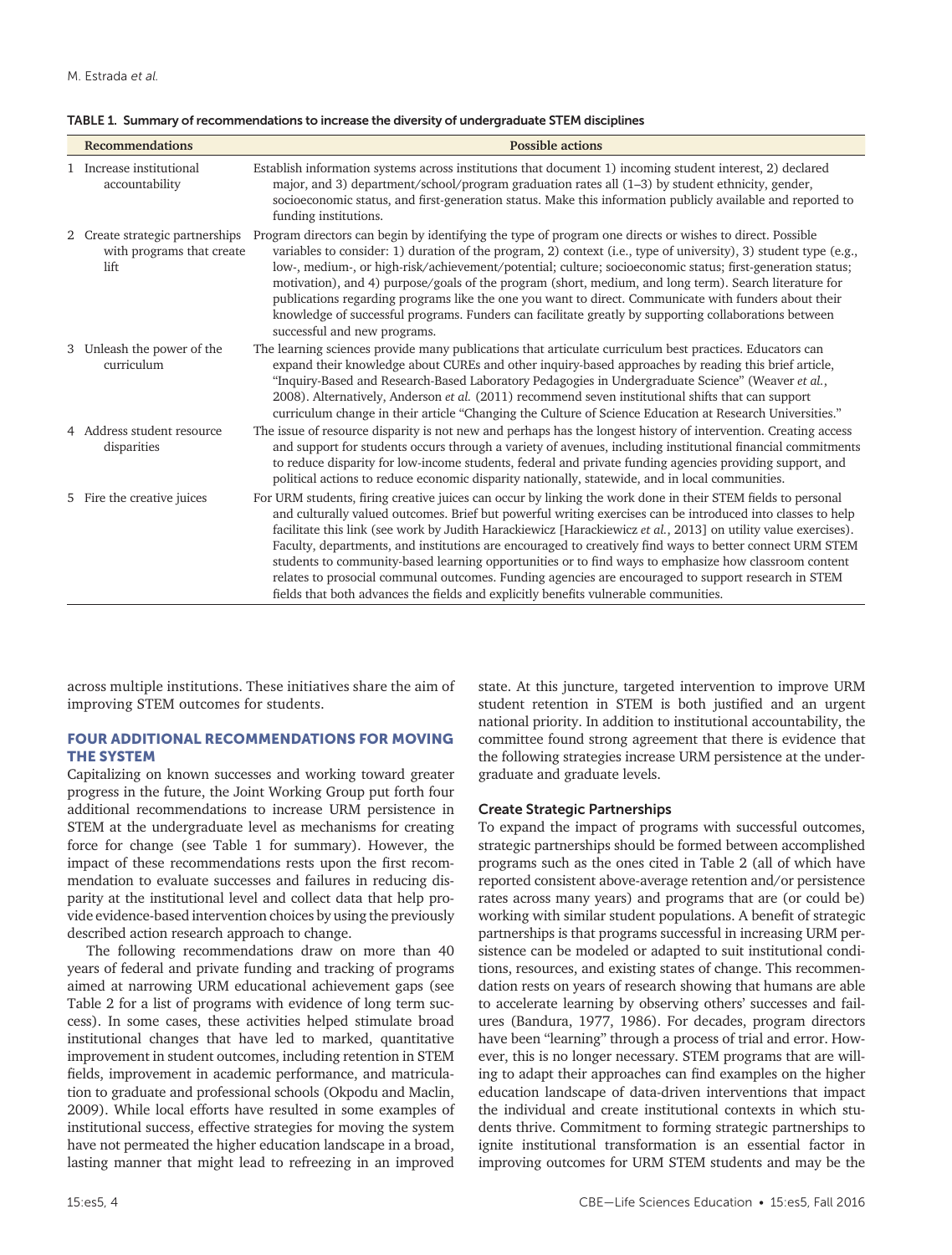|                                   | Highly talented, motivated, and prepared<br><b>URM</b> students                                                                                                                                                                                                                                                                                             | Highly talented, motivated, but underprepared<br><b>URM</b> students                                                                                                                                                                                                                                                                                                                                   |  |
|-----------------------------------|-------------------------------------------------------------------------------------------------------------------------------------------------------------------------------------------------------------------------------------------------------------------------------------------------------------------------------------------------------------|--------------------------------------------------------------------------------------------------------------------------------------------------------------------------------------------------------------------------------------------------------------------------------------------------------------------------------------------------------------------------------------------------------|--|
| Program<br>examples               | Meyerhoff Scholars, DNIMAS Scholars (Norfolk State<br>University Dozoretz National Institute for Mathematics<br>and Applied Sciences)<br>MARC/U-STAR (NIH-NIGMS Maximizing Access to Research<br>Careers/Undergraduate Student Training in Academic<br>Research)<br>LA-STEM (Louisiana Science, Technology, Engineering &<br>Mathematics) Research Scholars | SACNAS/Synapse (Society for Advancement of Chicanos and<br>Native Americans in Science/Supporting Young Native<br>Americans to Pursue Science Education)<br>College Horizons Program, RISE (Research Intensive Senior<br>Experience)<br>Biology Scholars Program (UC Berkeley)<br>IMSD (and NIH-NIGMS Initiative for Maximizing Student<br>Development)<br>NIH Women of Color Legacy Project (Spelman) |  |
| Individual-level<br>interventions | Emphasize elite status as scholar                                                                                                                                                                                                                                                                                                                           | Provide pre–freshman summer bridge programs, personalized<br>academic plans and support, and preresearch training to<br>prepare students for success.                                                                                                                                                                                                                                                  |  |
|                                   | Build science efficacy, identity as a scientist, and motivation and internalize values of STEM disciplines                                                                                                                                                                                                                                                  |                                                                                                                                                                                                                                                                                                                                                                                                        |  |
| Contextual-level<br>interventions | Provide faculty and institutional climate of inclusion, cultural competence, acceptance, high expectations, and financial<br>support                                                                                                                                                                                                                        |                                                                                                                                                                                                                                                                                                                                                                                                        |  |

TABLE 2. Types of programs and levels of intervention to increase URM in STEM

Programs listed were chosen because of their national reputations for increasing retention and/or persistence of URM STEM students across several years. This list is not exhaustive.

most important factor for producing systemic change (Elrod and Kezar, 2015).

To begin the process of forming strategic partnerships, we must identify and understand successful programs, which the committee divided into two categories. As illustrated in Table 2, some successful programs have focused primarily on the highly skilled, prepared, and motivated URM students (Summers and Hrabowski, 2006; Okpodu and Maclin, 2009). Other programs have worked with a broader range of students who have motivation, interest, and talent, but do not enter undergraduate studies well prepared (Matsui *et al.*, 2003). Similar to how a doctor creates a diagnosis based on his or her knowledge or previous experience, diagnosing how to improve a program or institution's persistence rates begins with knowing the attributes of successful programs at a range of institutions, including flagship research universities, liberal arts colleges, and comprehensive state universities.

Current research has started to identify the characteristics of programs that do and do not result in short- and longer-term positive outcomes (Estrada, 2014; Linn *et al.*, 2015). The findings, largely drawn from qualitative and quantitative, theory-driven studies, identify two levels of contribution to program success: individual (person-level) and contextual (institutional/ environmental) interventions. For example, program interventions that support and develop students' science efficacy, identity, motivation, and values have been found to promote persistence (Chang *et al.*, 2011; Chemers *et al.*, 2011; Syed *et al.*, 2011; Hernandez *et al.*, 2012; Graham *et al.*, 2013). One example is Spelman College in Atlanta, Georgia, whose students are URMs in gender and ethnicity, and which has been the top producer of African-American women STEM undergraduates who go on to receive science doctorates since 2008 (National Science Foundation, National Center for Science and Engineering Statistics, 2015a,b). In response to Spelman being identified as a model institution for excellence in undergraduate science and mathematics education, Thompson and Scriven (2008) have documented Spelman's successful approach to STEM education, dating back to 1972, which includes a pre–freshman summer science program, on- and off-campus research experiences for students, and strong faculty mentoring. Encouraging students to realize their academic potential by embracing their ethnic and gender identity has resulted in more than 22% of graduates obtaining advanced STEM, medical, and allied health degrees (Jackson and Winfield, 2014).

Another example is the University of Maryland–Baltimore County Meyerhoff Scholars Program, which has found success in preparing URM students through a 14-component model that combats factors shown to compromise success in STEM among high-achieving URM students. The Meyerhoff Scholars Program includes elements such as participation in a summer bridge program, building networks of peer support, tutoring, and personal advising (Summers and Hrabowski, 2006; Lee and Harmon, 2013). A key aim of the program is to reduce student isolation and low motivation that may result from unsupportive learning environments. As a consequence of its comprehensive approach, the Meyerhoff Program has produced more than 1000 STEM undergraduates since 1989, 209 of whom have received PhDs, and 70% of whom are from URM groups.

In contrast to the Meyerhoff Program, the Biology Scholars Program (BSP) at the University of California, Berkeley, has an individualized approach that combines emphasis on reinforcing students' identity as scientists with a supportive and challenging environment of faculty and other mentors committed to student success. BSP selects students based on their passion for science, resilience, persistence, authenticity, willingness to seek and give help, and ability to restrategize and regroup in the face of failure. Traditional measures of success, such as grade point average and Scholastic Aptitude Test scores are not determining factors. BSP reports that, over a 20-year period, their 2080 graduates included 60% URMS, 70% women, and 80% from low-income backgrounds. Across repeated studies, the retention and persistence of BSP students has been shown to be on par with (if not exceeding) rates of high-achieving students (Matsui *et al.*, 2003).

California State University, Los Angeles (Cal State LA), and San Francisco State University (SFSU), both minority-serving and comprehensive state universities, have established very successful training programs to support the development of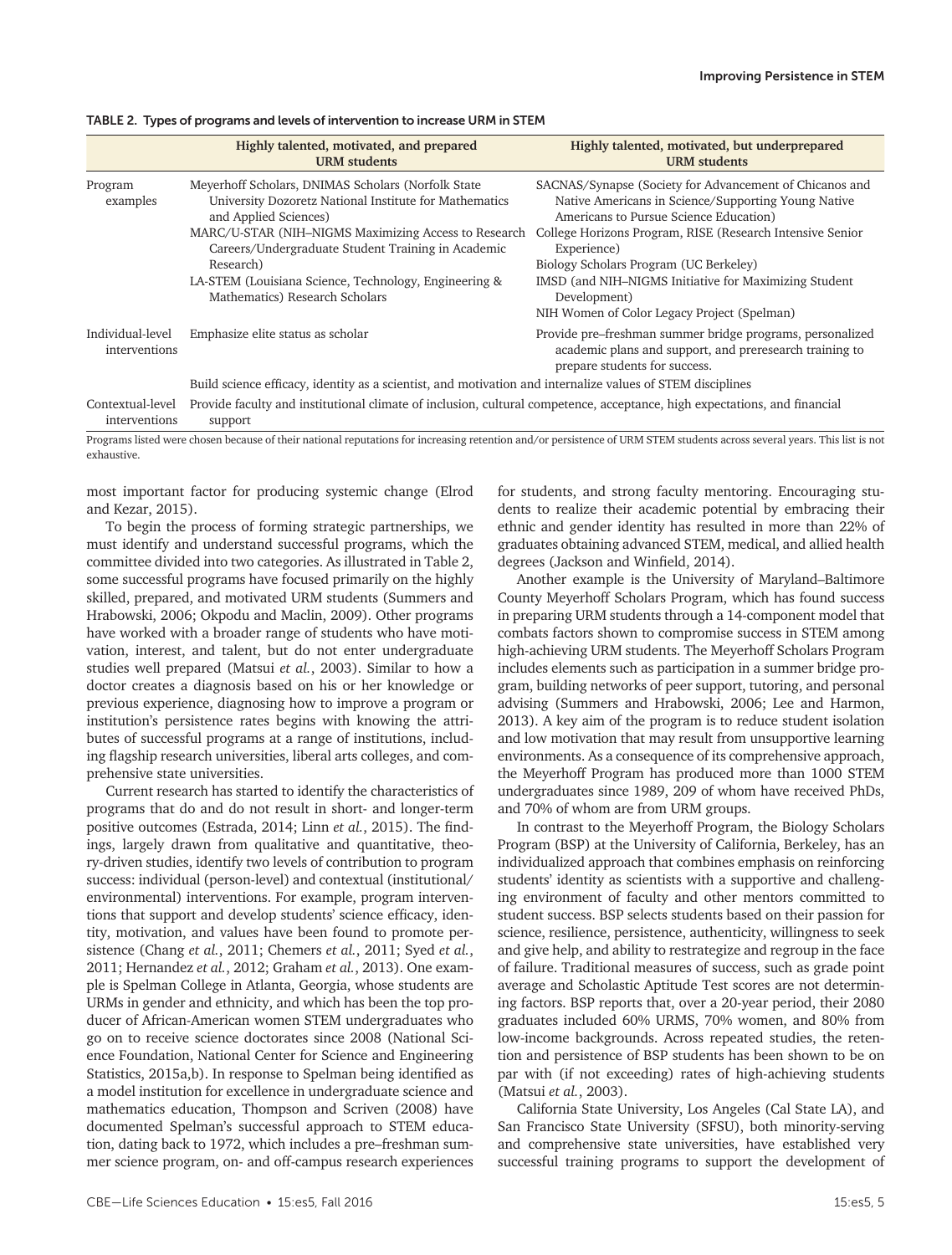undergraduate and master's students committed to pursuing a PhD (Slovacek *et al.*, 2011; Hernandez *et al.*, 2012). Each program is tailored to its campus, but they share similarities. These institutions identify motivated minority talent and provide programs (Minority Opportunities in Research [MORE] at Cal State LA; Student Research Opportunities Programs [SROP] at SFSU) to develop this talent to a high level through deliberate cocurricular activities that include strong opportunities for research participation; participation in special workshops, seminars, and courses; careful academic and career advisement; and incorporation into the campus scientific community through the interaction with science faculty, academic and industrial scientists, and other successful science students. Emphasis is on student development of solid skills in the sciences, in research, and the English language in preparation for high achievement in demanding PhD programs. The Cal State LA MORE and SFSU SROP programs have together sent hundreds of students to top PhD programs nationwide, and those students have completed these doctoral programs at rates higher than national averages for all students. NSF has listed both institutions in the top 50 of U.S. institutions whose Hispanic graduates earned science PhDs. Among baccalaureate and master's institutions in the continental United States, Cal State LA is listed as number 1 (National Science Foundation, National Center for Science and Engineering Statistics, 2015a,b).

Each of the programs described focuses largely on student factors to increase persistence and graduation in STEM for talented students who otherwise may have chosen a different pathway through their undergraduate careers. According to Lewin's model of change, such individual variables are important, but insufficient, to produce a widespread improvement in the number of URMs who persist in STEM careers. A second approach of programs successful in increasing URM persistence also aims to change institutional-level variables that may impede student success, such as faculty and institutional expectations, support, departmental diversity, and climate (Anderson *et al.*, 2011; His Horse is Thunder, 2012; Slovacek *et al.*, 2012). Current initiatives have been launched with both the Meyerhoff and BSP programs to promote institutional change. Specifically, the Meyerhoff Program is being embraced and adapted for implementation at two new institutions. BSP, on the other hand, has launched a program designed to broaden its impact across its current institution. Both the Meyerhoff and BSP program expansions entail deepened institutional commitment and model how to develop strategic partnerships.

## Unleash the Power of the Curriculum and Active Learning

Science education that imbues students not only with scientific factual knowledge but also the ability to use the scientific research process to promote "a lifetime of learning" is strongly needed for *all* students, but URMs in particular (Anderson *et al.*, 2011). The science curriculum—which includes course content, course sequence, discipline competencies, language, and norms—must also shift to better respond to this new age of technology, information, and rapidly advancing scientific findings. For instance, Mount Sinai School of Medicine developed a postbaccalaureate program of "systematic coaching," an intensive skills-development process to encourage persistence in biomedical careers beyond the undergraduate level (Krulwich, 2009). Several efforts, such as the Partnership in Undergraduate Life Sciences Education (www.pulsecommunity.org), initiated through a collaborative effort between HHMI, NSF and NIGMS, and the Association of American Universities Undergraduate STEM Education Initiative (https://stemedhub.org/groups/ aau), are advancing collective institutional efforts to implement new models for STEM curricula to respond better to technological and theoretical advances. At the level of single colleges and universities, many successful models exist to inform the efforts of peer institutions.

One of the most dramatic examples of curricular change is Harvey Mudd College located in Claremont, California. With interventions such as a restructured introductory computer science course, early exposure to research, and regular introduction to women computer science professionals, Harvey Mudd quadrupled the number of women in computer science from 10 to 40% over a 5-year period (Corbett and Hill, 2015). An important element of its success was to counteract students' feelings of being "imposters" who were not sufficiently capable of achievement in STEM fields. Harvey Mudd also modified its Introduction to Computer Science course to focus on creative problem solving, making it more attractive to students who did not have strong backgrounds in computer programming. Once engaged in the major, students were assigned summer research projects and taken to the Grace Hopper Conference for women in computer science.

Course-based undergraduate research experiences (CUREs) also are emerging as cutting-edge ways to infuse entry-level classes with hands-on research experiences for science students (Auchincloss *et al.*, 2014). While there are a variety of types of CUREs, they hold in common the placement of "authentic" research experiences in the context of undergraduate courses. There is growing evidence that CUREs result in greater retention of interest and persistence in science. Several institutions are now adopting CUREs that have been shown to be efficacious, such as the SEA–PHAGES program developed initially at the University of Pittsburgh or the Freshman Research Initiative (FRI) at the University of Texas, Austin. These types of curricular changes have been shown to impact knowledge acquisition and psychosocial outcomes and persistence for students, (Shear and Simmons, 2011; Brownell *et al.*, 2012; Alkaher and Dolan, 2014; Bangera and Brownell, 2014; Jordan *et al.*, 2014). Exposure to authentic research experiences for URMs during the academic year particularly has been shown to increase persistence (Hurtado *et al.*, 2009; Schultz *et al.*, 2011; Rodenbusch *et al.*, 2016).

# Address Student Resource Disparities

There is strong evidence that URM undergraduate students are more likely than white or Asian students to come from low-income households, be first-generation college students, and experience financial strain while attending college or university (Kuh *et al.*, 2006; Cullinane and Leewater, 2009). Other evidence of financial strain is contained in the 1996 NSF report *Women, Minorities, and Persons with Disabilities in Science and Engineering* (National Science Foundation, National Center for Science and Engineering Statistics, 2015a), which reports that URM science and engineering students are more likely to come from families in poverty. The lack of financial resources hinders the ability of undergraduates to engage fully in their studies and disproportionately impacts URM students, who are overrepresented in low socioeconomic status categories. Poor students,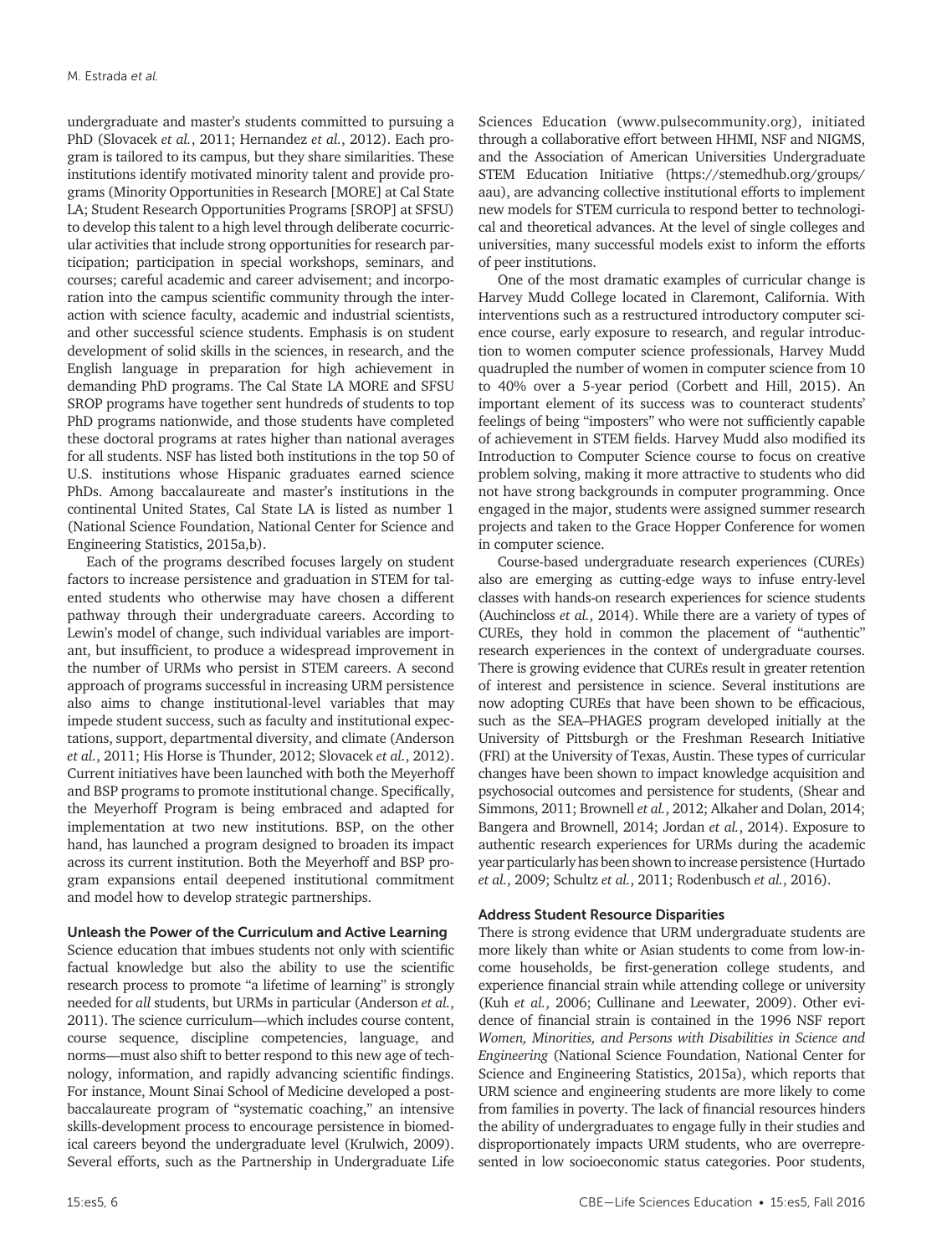whether enrolled full time or part time, are more likely to work, resulting in less time to study, do internships in research laboratories, participate in STEM organizations, and attend summer STEM preparation programs. The impact of work on academic achievement, particularly work in off-campus locations, has been shown to have a deleterious impact on student performance (Thompson and Scriven, 2008). Institutions that are able to provide student financial support will produce stronger persistence and higher levels of student performance. This systemic element must not be overlooked in the universe of factors that impact the success of URM students in STEM.

*We strongly encourage federal and private agencies to provide greater financial resources to low-income STEM students to reduce the significant barriers that impede URMs from fully engaging in the sciences*. The inequity, of course, is embedded in the national economic landscape that exists within and beyond academic institutions, which ultimately requires action but is beyond the scope of this paper. Regardless of the source of the economic disparity, it is clear that financial strains can deeply impact URM STEM students' career trajectories. Likewise, there is also strong evidence that, even when financial resources are similar between URM and majority students, URMs are more likely to drop out of science-track educational pursuits (National Research Council, 2005). While addressing the economic disparities is essential, it is not sufficient to bridge the gap completely.

#### Fire Students' Creative Juices

When career scientists are informally asked to describe why they do science, quite often they describe how doing science is a creative and meaningful process for them. Current research on the adoption of academic and scientific values, whether stimulated in a classroom, an internship, work, a training program, or mentorship relationship, suggests that URM students are more likely to pursue a science career if they internalize the values of the scientific community—such as believing that it is important to work to discover knowledge using the scientific method or that scientific research can solve many of today's global challenges (Estrada *et al.*, 2011). The value of STEM skills and learning vary from person to person (values are subjective) and influence motivation to persist in an activity. Research in the learning sciences show that a person's value of a task is actually a stronger predictor of task motivation and creativity than expectancies for success (Xiang *et al.*, 2003; Wigfield *et al.*, 2009). This suggests that motivation is more likely to be sustained when the work being done is meaningful and consistent with personal (and perhaps cultural) values. On the basis of this research evidence and experience, we recommend rallying URM students around grand valued challenges of national and global significance—renewable energy, clean water, health, and climate change—that provide long-term positive contributions to society and their ethnic communities. Being invested in the research outcomes is an important factor in increasing enthusiasm for STEM academic achievement and long-term career choices. Also, providing interventions within or outside the classroom that help students connect the learning of science to held values can serve to shift interest in STEM topics.

Judith Harackiewicz's (Harackiewicz *et al.*, 2013) research has provided empirical evidence that connecting course work to a student's values can impact academic success and per-

sistence, serving as a means to ignite interest. Specifically, she randomly assigned biology undergraduates to 1) affirm personal values and later to 2) focus on the relevance and utility value of their biology course material (or not). Results showed improved course grades, semester grades, and persistence for first-generation students (relative to continuing-generation students). These results suggest that including activities that connect learning to what students value could potentially impact course selection and persistence in difficult STEM courses. One simple effective intervention, which could easily be incorporated into introductory STEM courses, is to have students write about the relevance of course topics to their own lives (Hulleman and Harackiewicz, 2009; Hulleman *et al.*, 2010). The use of undergraduate research experiences (UREs), which commonly occur outside the classroom, stimulates students' sense of discovery and appears to impact cognitive gains and contribute to greater retention (Laursen *et al.*, 2010; Lopatto and Tobias, 2010). Future research is still needed to verify whether ignited creativity and meaning mediate these outcomes, but anecdotal evidence suggests this hypothesis deserves future study.

There is a plethora of methods for igniting the creative juices of students, but for URM students, it may be particularly important that collectivistic values (common to Latino, Native American, and African-American cultures), which emphasize actions that benefit their communities, are favored over more individualistic cultural values that celebrate individual success and accomplishment (Triandis, 1993). More recent research on communal goals has shown that URM students in STEM more highly endorse communal goals (Smith *et al.*, 2014; Thoman *et al.*, 2015). And there is increasing evidence that URM motivation and persistence in STEM fields must address cultural issues such that the goals of STEM fields are more congruent with student prosocial goals (shaped by their cultural experiences; Allen *et al.*, 2015). Further, research on communal goal affirmation provides empirical evidence that URMs and women are more likely to engage in science for altruistic reasons and in pursuit of valued social causes (Seymour and Hewitt, 1994; Miller *et al.*, 2000). Ultimately, successful STEM professionals are those who find their work satisfies creative needs and adds meaning, which occurs when a student connects scientific discovery with what really matters given their life and cultural experiences.

#### SUMMARY

While the members of the NIGMS–HHMI Joint Working Group come from many different disciplines and bring with them a diversity of academic institutional experiences, the committee has wide consensus regarding the recommendations for moving STEM disciplines toward broader participation. Understood within the theoretical framework of Kurt Lewin (1946), the recommendations provide a map for 1) how to better evaluate the state of institutions and track progress, resulting in greater institutional accountability; and 2) how to better use existing knowledge and experiences to iteratively diagnose and create a plan of action to move the system through creating strategic partnerships, unleashing the power of the curriculum, addressing student resource disparities, and firing students' creative juices to sustain progress in STEM. For *moving* the academic system through reducing disparity and capitalizing on the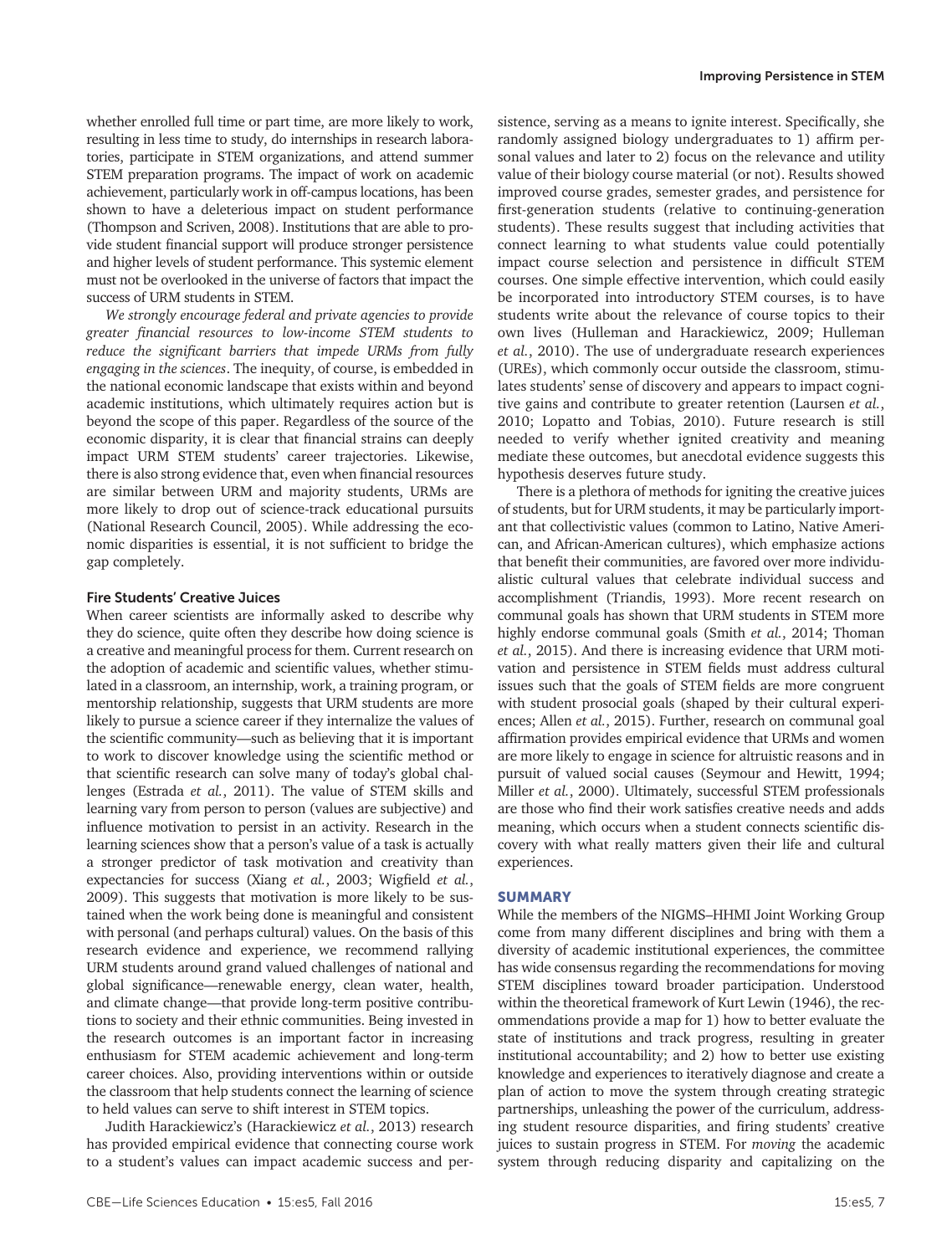strengths of the ethnic diversity of the U.S. population (using an action research approach), two guiding principles are recommended. First, *build on what works*. All members of the advisory group touted the fact that we have examples of programs that are exceptionally effective at supporting URM persistence in STEM and that the characteristics of those programs that create "lift" for URM STEM students must continue to be systematically identified, empirically tested, and widely applied across science programs nationwide. At this time, successful programs are defined by both national reputation and evidence that the retention and/or persistence rates of students consistently exceed the average for that department, school, university, or nation.

Second, *be guided by data, proven theory, and effective practice*. Effective programs and approaches will gain the greatest momentum if we can see the amount of progress or disparity that exists at the institutional level, both quantitatively and qualitatively. Likewise, at the program level, successes and failures in specific interventions should continue to be rigorously assessed using behavioral and social science research designs, and refined as needed, based on evidence. Future research on activities that involve program adaptations, curricular reform, reducing economic disparity, and igniting greater "fire" should include the following when possible: 1) comparison groups; 2) prospective, longitudinal tracking of short-, medium-, and long-term impacts; 3) large enough sample sizes to draw statistical conclusions (achieved through collecting similar data across multiple institutions or like programs when possible); and 4) collection of information that both tracks important outcomes (such as retention and persistence) and helps us to understand *why* these outcomes occurred.

The committee of experts on URM education in STEM fields concluded that, when institutions, science educators, and funders commit to these five recommendations (guided by the two basic principles just described), the system will move positively and significantly toward accomplishing increased equity and better celebrate the successes of institutions that achieve parity. Through innovation and creation of supportive environments that are excellent and inclusive, all students will garner greater lift and thrive.

### ACKNOWLEDGMENTS

The convening of the working group was supported by the HHMI. The authors also want to acknowledge the invaluable contributions from Drs. Cynthia M. Bauerle and Shawn Gaillard to the manuscript-writing process.

#### REFERENCES

- Alkaher I, Dolan EL (2014). Integrating research into undergraduate courses: current practices and future directions. In: Research in Science Education: Research Based Undergraduate Science Teaching, ed. D Sunal, C Sunal, D Zollman, C Mason, and E Wright, Charlotte, NC: Information Age.
- Allen MJ, Muragishi GA, Smith JL, Thoman DB, Brown ER (2015). To grab and hold: cultivating communal goals to overcome cultural and structural barriers in first-generation college student's science interest. Transl Issues Psychol Sci 1, 331–341.
- Anderson WA, Banerjee U, Drennan CL, Elgin SCR, Epstein IR, Handelsman J, Hatfull GF, Losick R, O'Dowd DK, Olivera BM*, et al.* (2011). Changing the

culture of science education at research universities. Science 331, 152– 153.

- Auchincloss LC, Laursen SL, Branchaw JL, Eagan K, Graham M, Hanauer DI, Lawrie G, McLinn CM, Pelaez N, Rowland S*, et al.* (2014). Assessment of course-based undergraduate research experiences: a meeting report. CBE Life Sci Educ 13, 29–40.
- Austin A (2011). Promoting evidence-based change in undergraduate science education, a paper commissioned by the National Academies National Research Council, Board on Science Education. [www.tidemarkinstitute](http://www.tidemarkinstitute.org/sites/default/files/documents/Use%20of%20Evidence%20in%20Changinge%20Undergraduate%20Science%20Education%20%28Austin%29.pdf) [.org/sites/default/files/documents/Use%20of%20Evidence%20in%20](http://www.tidemarkinstitute.org/sites/default/files/documents/Use%20of%20Evidence%20in%20Changinge%20Undergraduate%20Science%20Education%20%28Austin%29.pdf) [Changinge%20Undergraduate%20Science%20Education%20%28](http://www.tidemarkinstitute.org/sites/default/files/documents/Use%20of%20Evidence%20in%20Changinge%20Undergraduate%20Science%20Education%20%28Austin%29.pdf) [Austin%29.pdf](http://www.tidemarkinstitute.org/sites/default/files/documents/Use%20of%20Evidence%20in%20Changinge%20Undergraduate%20Science%20Education%20%28Austin%29.pdf) (accessed 26 July 2016).
- Bandura A (1977). Social Learning Theory, Englewood Cliffs, NJ: Prentice Hall.
- Bandura A (1986). Social Foundations of Thought and Action: A Social Cognitive Theory, Englewood Cliffs, NJ: Prentice Hall.
- Bangera G, Brownell SE (2014). Course-based undergraduate research experiences can make scientific research more inclusive. CBE Life Sci Educ 13, 602–606.
- Brownell SE, Kloser MJ, Fukami T, Shavelson R (2012). Undergraduate biology lab courses: comparing the impact of traditionally base. J Coll Sci Teach 41, 36–45.
- Burnes B (2004). Kurt Lewin and the planned approach to change: a re-appraisal. J Manage Stud 41, 977–1002.
- Burnett M (2006). Strengthening the effectiveness of minority-serving institutions. DiverseEducation.com, <http://diverseeducation.com/article/6615/> (accessed 26 July 2016).
- Carnevale AP, Strohl J (2013). Separate and Unequal: How Higher Education Reinforces the Intergenerational Reproduction of White Racial Privilege, Washington, DC: Georgetown Public Policy Institute. [https://cew](https://cew.georgetown.edu/wp-content/uploads/2014/11/SeparateUnequal.FR_.pdf) [.georgetown.edu/wp-content/uploads/2014/11/SeparateUnequal.FR\\_](https://cew.georgetown.edu/wp-content/uploads/2014/11/SeparateUnequal.FR_.pdf) [.pdf](https://cew.georgetown.edu/wp-content/uploads/2014/11/SeparateUnequal.FR_.pdf) (accessed 28 December 2015).
- Chang MJ, Eagan MK, Lin MH, Hurtado S (2011). Considering the impact of racial stigma and science identity: persistence among biomedical and behavioral science students. J High Educ 82, 564–597.
- Chemers MM, Zurbringgen EL, Goza BK, Bearman S (2011). The role of efficacy and identity in science career commitment among underrepresented minority students. J Soc Issues 67, 469–491.
- Chen X, Soldier M (2013). STEM Attrition: College Students' Paths Into and Out of STEM: Fields Statistical Analysis Report (2013), Washington, DC: National Center for Education Statistics. [www.nces.ed.gov/pubs2014/](http://www.nces.ed.gov/pubs2014/2014001.rev.pdf) [2014001.rev.pdf](http://www.nces.ed.gov/pubs2014/2014001.rev.pdf) (accessed 28 December 2015).
- Corbett C, Hill C (2015). Solving the Equation: The Variables for Women's Success in Engineering and Computing, Washington, DC: AAUW. [www](http://www.aauw.org) [.aauw.org](http://www.aauw.org) (accessed 29 December 2015).
- Cullinane J, Leewater LH (2009). Diversifying the STEM Pipeline: The Model Replication Institutions Program, Washington, DC: Institute for Higher Education Policy. [www.ihep.org/sites/default/files/uploads/docs/pubs/](http://www.ihep.org/sites/default/files/uploads/docs/pubs/report_diversifying_the_stem_pipeline_report.pdf) [report\\_diversifying\\_the\\_stem\\_pipeline\\_report.pdf](http://www.ihep.org/sites/default/files/uploads/docs/pubs/report_diversifying_the_stem_pipeline_report.pdf) (accessed 8 January 2016).
- Cummings TG, Huse EF (1989). Organization Development and Change, Eagan, MN: West Publishing.
- Elrod S, Kezar A (2015). Increasing student success in STEM. Peer Review 17(2). www.aacu.org/peerreview/2015/spring/elrod-kezar (accessed 5 January 2016).
- Estrada M (2014). Ingredients for improving the culture of STEM degree attainment with co-curricular supports for underrepresented minority students, Commissioned paper for National Academies of Science, Engineering and Medicine. [http://sites.nationalacademies.org/cs/groups/](http://sites.nationalacademies.org/cs/groups/dbassesite/documents/webpage/dbasse_088832.pdf) [dbassesite/documents/webpage/dbasse\\_088832.pdf](http://sites.nationalacademies.org/cs/groups/dbassesite/documents/webpage/dbasse_088832.pdf) (accessed 26 July 2016).
- Estrada M, Woodcock A, Hernandez PR, Schultz PW (2011). Toward a model of social influence that explains minority student integration into the scientific community. J Educ Psychol 103, 206–222.
- Graham MJ, Fredrick J, Byars-Winston A, Hunter A, Handelsman J (2013). Increasing persistence of college students in STEM. Science 341, 1455–1456.
- Harackiewicz JM, Canning EA, Tibbetts Y, Giffen CJ, Blair SS, Rouse DI, Hyde JS (2013). Closing the social class achievement gap for first-generation students in undergraduate biology. J Educ Psychol 106, 375– 389.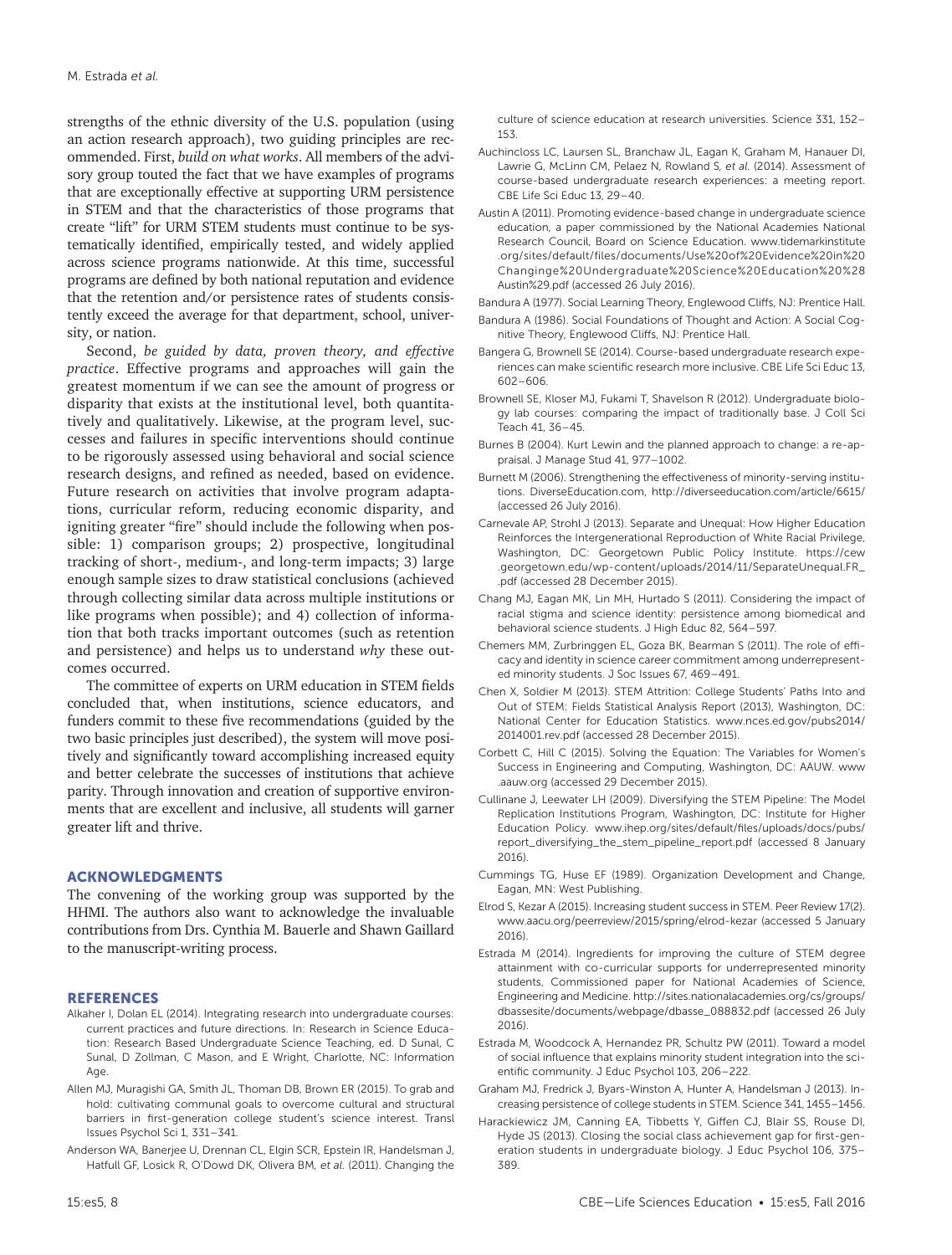- Hernandez PR, Schultz PW, Estrada M, Woodcock A, Chance RC (2012). Sustaining optimal motivation: a longitudinal analysis of personal and contextual predictors of achievement goals. J Educ Psychol 105, 1–36.
- Hill S, Slusaw D, Wisser J (2014). Understanding causes of high attrition rates in STEM majors. [http://cese.science.psu.edu/files/](http://cese.science.psu.edu/files/CausesofHighAttritionRatesinSTEMmajors.pdf) [CausesofHighAttritionRatesinSTEMmajors.pdf](http://cese.science.psu.edu/files/CausesofHighAttritionRatesinSTEMmajors.pdf) (accessed 8 December 2015).
- His Horse is Thunder D (2012). Breaking Through Initiative: Breaking Through Tribal Colleges and Universities, Alexandria, VA: American Indian Higher Education Consortium. Report used with the permission of the American Indian Higher Education Consortium ©AIHEC 2012. All other rights are reserved.
- Hulleman CS, Godes O, Hendricks BL, Harackiewicz JM (2010). Enhancing interest and performance with a utility value intervention. J Educ Psychol 102, 880–895.
- Hulleman CS, Harackiewicz JM (2009). Promoting interest and performance in high school science classes. Science 326, 1410–1412.
- Hurtado S (2010). Degrees of Success: Bachelor's Degree Completion Rates among Initial STEM Majors, HERI Research Brief, Los Angeles, CA: Higher Education Research Insitute at UCLA.
- Hurtado S, Cabrera NL, Lin MH, Arellano L, Espinosa LL (2009). Diversifying science: underrepresented student experiences in structured research programs. Res High Educ 50, 189–214.
- Jackson KM, Winfield LL (2014). Realigning the crooked room: Spelman claims a space for African American women in STEM. Peer Review 16(2). www.aacu.org/peerreview/2014/spring/jackson (accessed 10 January 2016).
- Jordan TC, Burnett SH, Carson S, Caruso SM, Clase K, DeJong RJ, Dennehy JJ, Denver DR, Dunbar D, Elgin SCR*, et al.* (2014). A broadly implementable research course in phage discovery and genomics for firstyear undergraduate students. mBio 5, 1051–13.
- Kluger AN, DeNisi A (1996). The effects of feedback on performance: a historical review, a meta-analysis and preliminary feedback intervention theory. Psychol Bull 119, 254–284.
- Krulwich TA (2009). A major role for social work input during development of an innovative post-baccalaureate research education program in a medical center environment. Soc Work Health Care 48, 653–664.
- Kuh GD, Kinzie J, Buckley JA, Bridges BK, Hayek JC (2006). What Matters to Student Success: A Review of the Literature, Washington, DC: National Postsecondary Education Cooperative, National Center for Education Statistics.
- Laursen S, Hunter A-B, Seymour E, Thiry H, Melton G (2010). Undergraduate 647 Research in the Sciences: Engaging Students in Real Science, Hoboken, NJ: Wiley.
- Lee DM, Harmon K (2013). The Meyerhoff Scholars Program: changing minds, transforming a campus. Metrop Univ 24, 55–70.
- Lewin K (1943). The Special Case of Germany, London: Harper & Row.
- Lewin K (1946). Action Research and Minority Problems, London: Harper & Row.
- Lewin K (1947). Frontiers in Group Dynamics, London: Social Science Paperbacks.
- Linn MC, Palmer E, Baranger A, Gerard E, Stone E (2015). Undergraduate research experience: impacts and opportunities. Science 347, 627–633.
- Lopatto D, Tobias S (2010). Science in Solution: The Impact of Undergraduate Research on 657 Student Learning, Washington, DC: Council on Undergraduate Research.
- Matsui J, Liu R, Kane CM (2003). Evaluating a science diversity program at UC Berkeley: more questions than answers. Cell Biol Educ 2, 117–121.
- Mercia J (2010). Better intro courses seen as key to reducing attrition of STEM majors. Science 330, 306.
- Miller PH, Rosser SV, Benigno JP, Zieseniss M (2000). A desire to help others: goals of high achieving female science undergraduates. Women Stud Q 28(1–2), 128–142.
- National Academy of Sciences, National Academy of Engineering, Institute of Medicine (2007). Rising above the Gathering Storm: Energizing and Employing America for a Brighter Economic Future, Washington, DC: National Academies Press. www.nsf.gov/attachments/105652/public/ NAS-Gathering-Storm-11463.pdf (accessed 28 December 2015).
- National Academy of Sciences, National Academy of Engineering, Institute of Medicine (2011). Expanding Underrepresented Minority Participation: America's Science and Technology Talent at the Crossroads, Washington, DC: National Academies Press. [www.nap.edu/catalog/12984/expanding](http://www.nap.edu/catalog/12984/expanding -underrepresented-minority-participation-americas-science-and -technology-talent-at) [-underrepresented-minority-participation-americas-science-and](http://www.nap.edu/catalog/12984/expanding -underrepresented-minority-participation-americas-science-and -technology-talent-at) [-technology-talent-at](http://www.nap.edu/catalog/12984/expanding -underrepresented-minority-participation-americas-science-and -technology-talent-at) (accessed 10 January 2016).
- National Research Council (2005). Assessment of NIH Minority Research Training Programs: Phase 3, Washington, DC: National Academies Press.
- National Science Foundation, National Center for Science and Engineering Statistics (2015a). Women, Minorities, and Persons with Disabilities in Science and Engineering. www.nsf.gov/statistics/2015/nsf15311/nsf15311 .pdf (accessed 10 January 2016).
- National Science Foundation, National Center for Science and Engineering Statistics (2015b). Top Baccalaureate Institutions of Black Science Doctorate Recipients, by Sex: 2008–12. www.nsf.gov/statistics/2015/nsf15311/ tables/pdf/tab7-12.pdf (accessed 18 December 2015).
- Okpodu CM, Maclin AP (2009). Twenty-five years of success: a longitudinal study of a successful STEM program and a pilot project to institutionalize its success. Presented at the Third Annual Conference on Understanding Interventions That Broaden Participation in Research Careers (NSB 12- 01), held May 7–9, 2009, in Bethesda, MD.
- President's Council of Advisors on Science and Technology (2012). Engage to Excel: Producing One Million Additional College Graduates with Degrees in Science, Technology, Engineering and Mathematics, Washington, DC: U.S. Government Office of Science and Technology.
- Rask K (2010). Attrition in STEM Fields at a Liberal Arts College: The Importance of Grades and Pre-Collegiate Preferences, Ithaca, NY: Cornell Higher Education Research Institute, Cornell University. [http://digitalcommons.ilr](http://digitalcommons.ilr .cornell.edu/cgi/viewcontent.cgi?article=1141&context=workingpapers) [.cornell.edu/cgi/viewcontent.cgi?article=1141&context=workingpapers](http://digitalcommons.ilr .cornell.edu/cgi/viewcontent.cgi?article=1141&context=workingpapers) (accessed 10 January 2016).
- Rodenbusch S, Hernandez PR, Dolan EL (2016). Early engagement in coursebased research increases graduation rates and completion of science, engineering, and mathematics degrees. CBE Life Sci Educ 15, ar20.
- Sarayreh BH, Khudair H, Barakat EA (2013). Comparative study: the Kurt Lewin of change management. Int J Comput Inf Technol 2, 626– 629.
- Schultz PW, Hernandez PR, Woodcock A, Estrada M, Chance RC, Aguilar M, Serpe RT (2011). Patching the pipeline: reducing educational disparities in the sciences through minority training programs. Educ Eval Policy Anal 33, 95–114.
- Seymour E, Hewitt N (1994). Talking about Leaving: Factors Contributing to High Attrition Rates among Science, Mathematics, and Engineering Undergraduate Majors, Boulder, CO: Ethnography and Assessment Research, Bureau of Sociological Research.
- Shear RI, Simmons SL (2011). Teaching through research: five-year outcome data from the Freshman Research Initiative at The University of Texas at Austin. Presented at the American Chemical Society 67th Southwest Regional Meeting, held 11 November 2011, in Austin, TX.
- Slovacek SP, Whittinghill JC, Flenoury L, Wiseman D (2012). Promoting minority success in the sciences. J Res Sci Teach 49, 199–217.
- Slovacek SP, Whittinghill JC, Tucker S, Rath KA, Peterfreund PR, Keuhn GD, Reinke YG (2011). Minority students severely underrepresented in science, technology engineering and math. J STEM Educ 12, 5–16.
- Smith JL, Cech E, Metz A, Huntoon M, Moyer C (2014). Giving back or giving up: Native American student experiences in science and engineering. Cult Divers Ethnic Minor Psychol 20, 413–429.
- Summers MF, Hrabowski FA III (2006). Preparing minority scientists and engineers. Science 31, 1870–1871.
- Syed M, Azmitia M, Cooper CR (2011). Identity and academic success among underrepresented ethnic minorities: an interdisciplinary review and integration. J Soc Issues 67, 442–468.
- Thoman DB, Brown ER, Mason AZ, Harmsen AG, Smith JL (2015). The role of altruistic values in motivating underrepresented minority students for biomedicine. BioScience 65, 183–188.